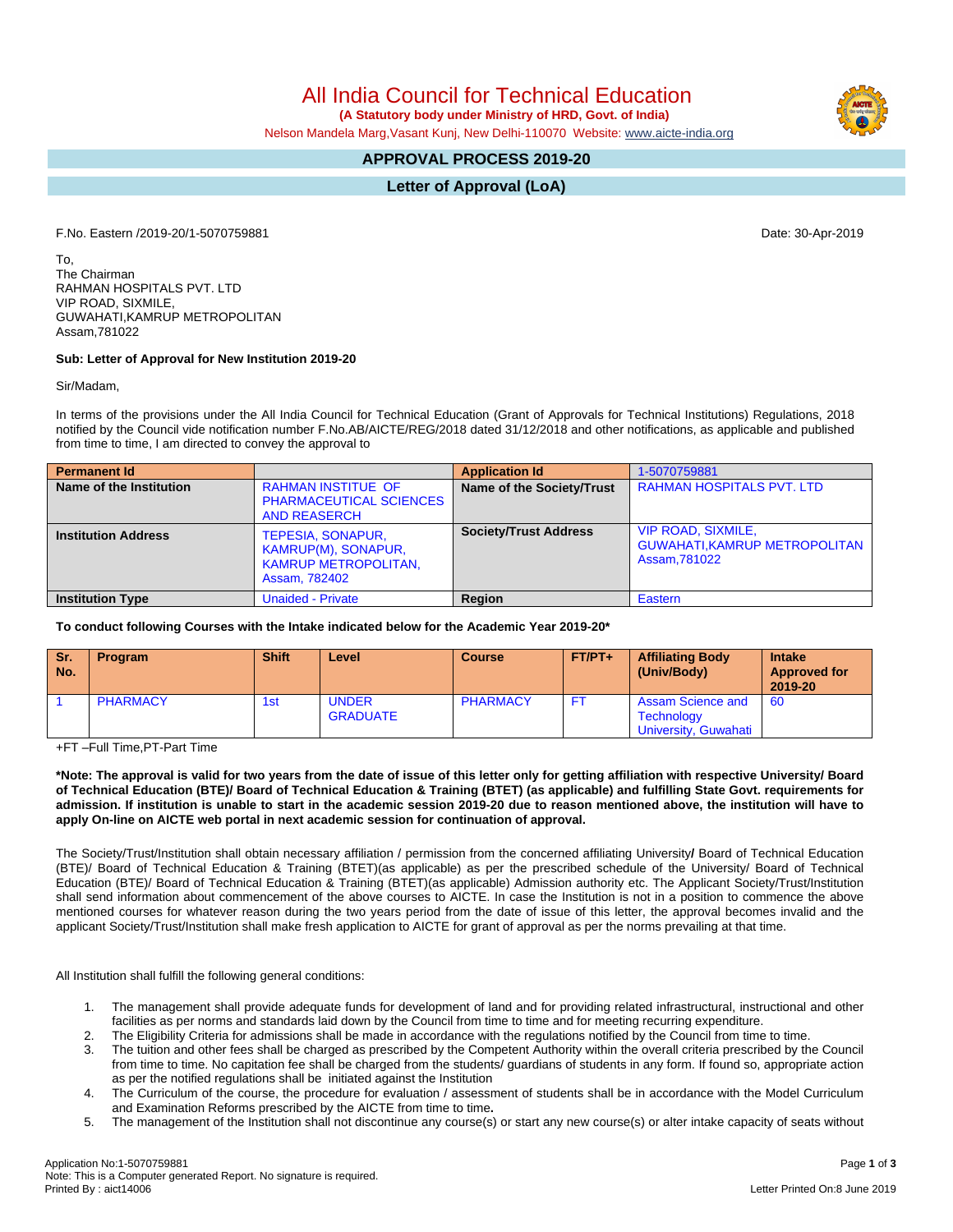- **.** 6. No excess admission shall be made by the Institution over and above the approved intake under any circumstances. In case any excess admission is reported to the Council, appropriate action as per the notified regulations shall be initiated against the Institution.
- 7. The Institution shall not have any collaborative arrangements with any other Indian and / or Foreign Universities for conduct of technical courses without obtaining prior approval from AICTE. In case any violation is reported to the Council, appropriate action as per the notified regulations shall be initiated against the Institution
- 8. The Institution shall not conduct any course(s) as specified in the Approval Process Handbook without prior permission / approval of AICTE. If found so, appropriate action as per the notified regulations shall be initiated against the Institution.
- The Institution shall operate only from the approved location, and that the institution shall not open any off campus study centers / extension centers directly or in collaboration with any other institution / university / organization for the purpose of imparting technical education without obtaining prior approval from the AICTE. If found so, appropriate action as per the notified regulations shall be initiated against the Institution.
- 10. The accounts of the Institution shall be audited annually by a certified Chartered Accountant and shall be open for inspection by the Council or persons authorized by it.
- 11. Heads of Departments, the teaching and other staff shall be appointed in given time frame and selection shall be done according to procedures, qualifications and experience prescribed by the Council from time to time and pay scales are as per the norms prescribed by the AICTE from time to time. The Institution shall publish an information booklet before commencement of the academic year giving details regarding the Institution and courses / programs being conducted, Fees charged and details of infrastructural facilities including faculty etc. in the form of mandatory disclosure. The information booklet may be made available to the stakeholders of the technical education. The mandatory disclosure information, as per directions in the AICTE website / Approval Process Handbook, shall be put on the Institution Website. The information shall be revised every year with updated information about all aspects of the Institution.
- 12. It shall be mandatory for the Institution to maintain a Website providing the prescribed information. The Website information must be continuously updated as and when changes take place.
- 13. If the Institution fails to disclose the information or suppress and / or misrepresent the information, appropriate action as per the notified regulations shall be initiated against the Institution.
- 14. AICTE may also conduct inspections with or without notifying the dates to verify specific complaints, to verify adherence to AICTE norms & standards, and to verify any mis-representation, violation of norms & standards, mal-practices etc.
- 15. The Institution by virtue of the approval given by Council shall not automatically become claimant to any grant-in-aid from the Central or State Government.
- 16. In the event of a student / candidate withdrawing before the starting of the course, the wait listed candidates should be given admission against the vacant seat. The entire fee collected from the student, after a deduction of the processing fee of not more than Rs. 1000/- (Rupees one thousand only) shall be refunded and returned by the Institution to the student / candidate withdrawing from the program. It would not be permissible for the Institution to retain the School / Institution Leaving Certificates in original to force retention of admitted students and not to charge fees for the remaining period if a student cancels the admission at any point of time.
- 17. The Institution shall take appropriate measures for prevention of ragging in any form, in the light of AICTE regulation "Prevention and Prohibition of Ragging in Technical Institutions, Universities including Deemed to Universities imparting technical education" Regulation 2009 (F.No. 37-3/Legal/AICTE/2009 dated 01/07/2009). In case of failure to prevent the instances of ragging by the Institutions, the Council shall take appropriate action as per the notified regulations.
- 18. It is mandatory to comply all the essential requirements as given in APH 2019-20(appendix 6)

The Management of the Institution shall strictly follow further conditions as may be specified by the Council from time to time.The Council may withdraw the approval, in case it observe any violation of the above conditions and/or non- adherence to the norms and standards prescribed by the Council, mis-representation of facts and submitting factually incorrect information to it.

NOTE: If the State Government / UT / DTE / DME has a reservation policy for admission in Technical Education Institutes and the same is applicable to Private & Self-financing Technical Institutions, then the State Government / UT/ DTE / DME shall ensure that 10 % of Reservation for EWS would be operational from the Academic year 2019-20. However, this would not be applicable in the case of Minority Institutions referred to the clause (1) of Article 30 of Constitution of India.

> **Prof. Alok Prakash Mittal Member Secretary, AICTE**

Copy to:

- **1. The Director Of Technical Education\*\*, Assam**
- **2. The Registrar\*\*,** Assam Science And Technology University, Guwahati
- **3. The Principal / Director,** Rahman Institue Of Pharmaceutical Sciences And Reaserch Tepesia, Sonapur, Kamrup(M), Sonapur,Kamrup Metropolitan, Assam,782402

## **4. The Regional Officer,**

All India Council for Technical Education College of Leather Technology Campus